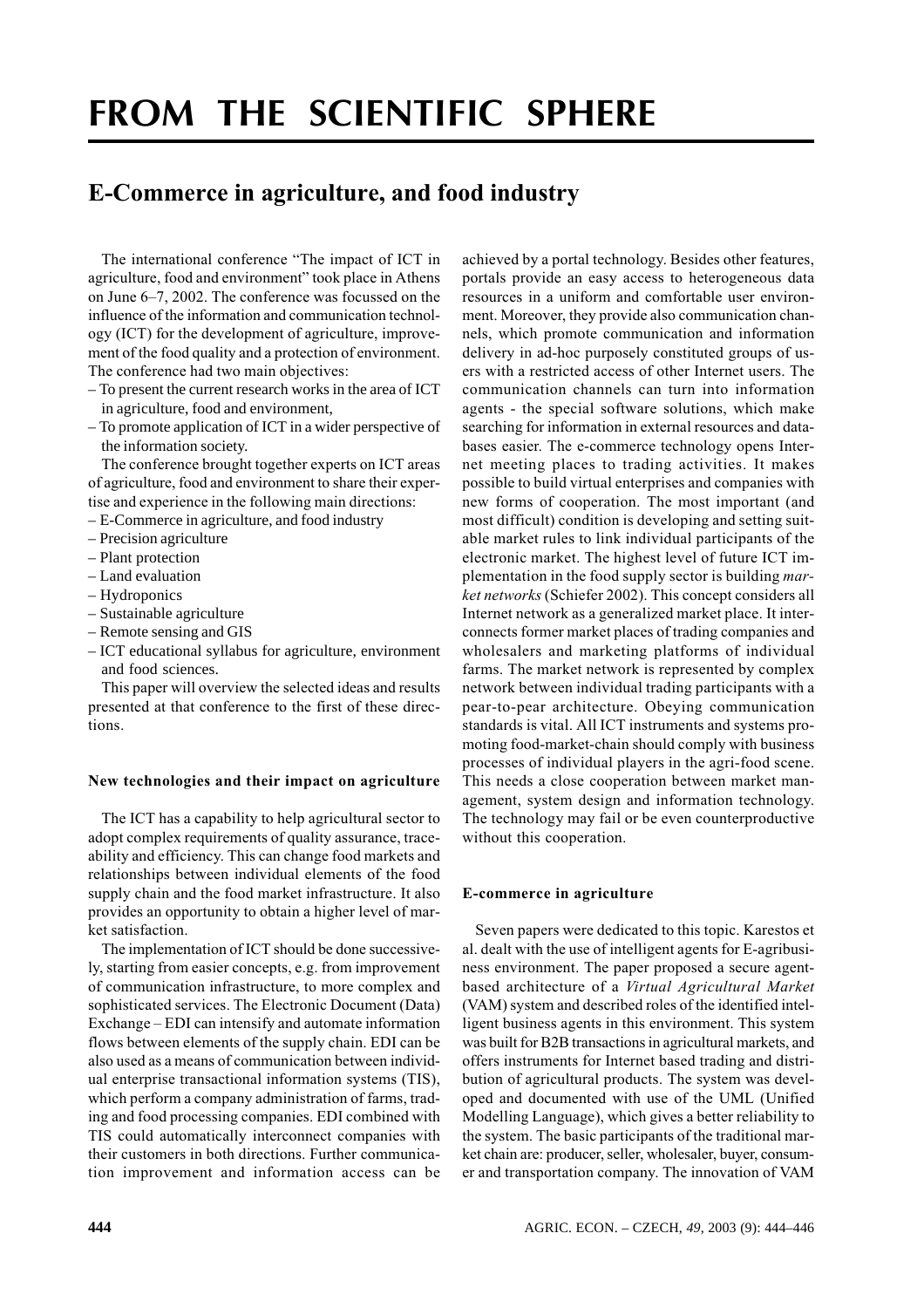is that it introduces a new generation of VAM electronic wholesalers. They regulate demand and supply and coordinate transactions in an Internet commerce environment using enhanced market knowledge. The VAM introduces eight types of agents:

- Customer (buyer or consumer) is responsible for executing customers' queries and for monitoring results.
- Provider (producer or seller) is responsible to report about orders, demands on producers' products and watches transaction process.
- Marketing promoting providers' products to customers.
- Information brokering is responsible for the supply and demand matching in the system. He communicates Customers and Providers.
- Negotiating and Contracting is authorized to negotiate terms concerning exchange and payment. This negotiation process can be multi-fold and very complex.
- Financial is oriented on transaction management after a successful negotiation.
- Scheduling is responsible for an effective transportation management after a successful negotiation phase.
- Security is responsible for protecting all information concerning a given deal against various threats deriving from an open and insecure nature of the Internet.

All these agents extensively collaborate and help to automate variety of trading tasks using the Internet. The great care was given to security issues in the VAM.

In Vlachopoulou and Manthou (2002), there is designed a framework for the structure and content of an agribusiness portal which has to support and facilitate the agricultural sector with information distribution, input supply, commodity trading floor, marketing and logistic management. Also organizational aspects concerning implementation and dissemination were discussed. Besides standard objectives of portals used for e-commerce applications, the following value added activities are supported by this portal for improvement of agribusiness:

Information search and dissemination, Interactive communication and discussion, Education and training, Consulting services, E-agents, e-brokers, e-marketplaces and e-auctions. These activities can be provided as a free information or service, but also as paid specific technical services and e-commerce services. This system requires necessary technical and organizational infrastructure available. Although agribusiness networks offer unprecedented opportunities for information and communication activities, a number of issues still have to be solved to achieve the full potential and benefits. There are also several factors which create obstacles and barriers for dissemination of the new progressive technology, as e.g. lack of awareness and skills, low level of understanding of computers and Internet connection, the linguistic diversity, feeling the lack of privacy and security, issues of the secure payment, preference for established relationships with trusted partners, unwillingness to pay for online services, etc. The main requirements for the diffusion and adoption of the e-commerce portals are as follows:

- Development and maintenance of electronic information repositories dedicated to agribusiness topics, projects, regions, events …
- Increase of the agribusiness subjects connected to Internet over the critical mass.
- Public and private cooperation in infrastructure, training and funding.
- Enhancement of Internet access in the agribusiness sector.
- Viability of European funded e-commerce projects.
- Communication links and agribusiness networks.
- Legal and policy issues.

### B2B e-commerce for effective food chain management

The management of food chains needs to achieve two objectives:

- create an efficient physical flow of goods and products by minimizing logistic expenses and reducing delivery times,
- operate an effective value chain by safeguarding gains of all members of the chain, developing trust between buyers and suppliers, and preserving quality for the end users.

Paper (Vlachos 2002) examines the uses of B2B in the food industry to bring chain management solutions. It highlights the application of B2B by small agribusiness. It concludes that B2B can be a strong leverage for food chain management to achieve its objectives and create a value for all participants of the chain. Contracting is one instrument of coordinating procurement of food. Many market and supply chains in agriculture are buyer-driven where the buyers tend to dictate prices and terms of transactions. B2B e-commerce is very suitable for contracting because it inherently contributes to coordinating of activities among suppliers, buyers and logistics. B2B e-commerce has the capability to support contracting by a virtual integration of the supply chain. Fast transmission of information between members of the supply chain can lower costs, reduce risks and improve decision making and provide a faster response to changing consumer requirements. The accurate point-of sale data enable retailers to forecast better market demand and improve procurement management. Producers and manufacturers can by this way improve their inventory and distribution management and become more market oriented.

# **E-commerce in agriculture: applications,** impacts, benefits and drawbacks

The objective of the paper of (Roumana et al. 2002) was to discuss how e-commerce is affecting agricultural sector. The applications developed via Internet and used in the rural sector are discussed, such as information services, education, and consultancy and e-commerce trans